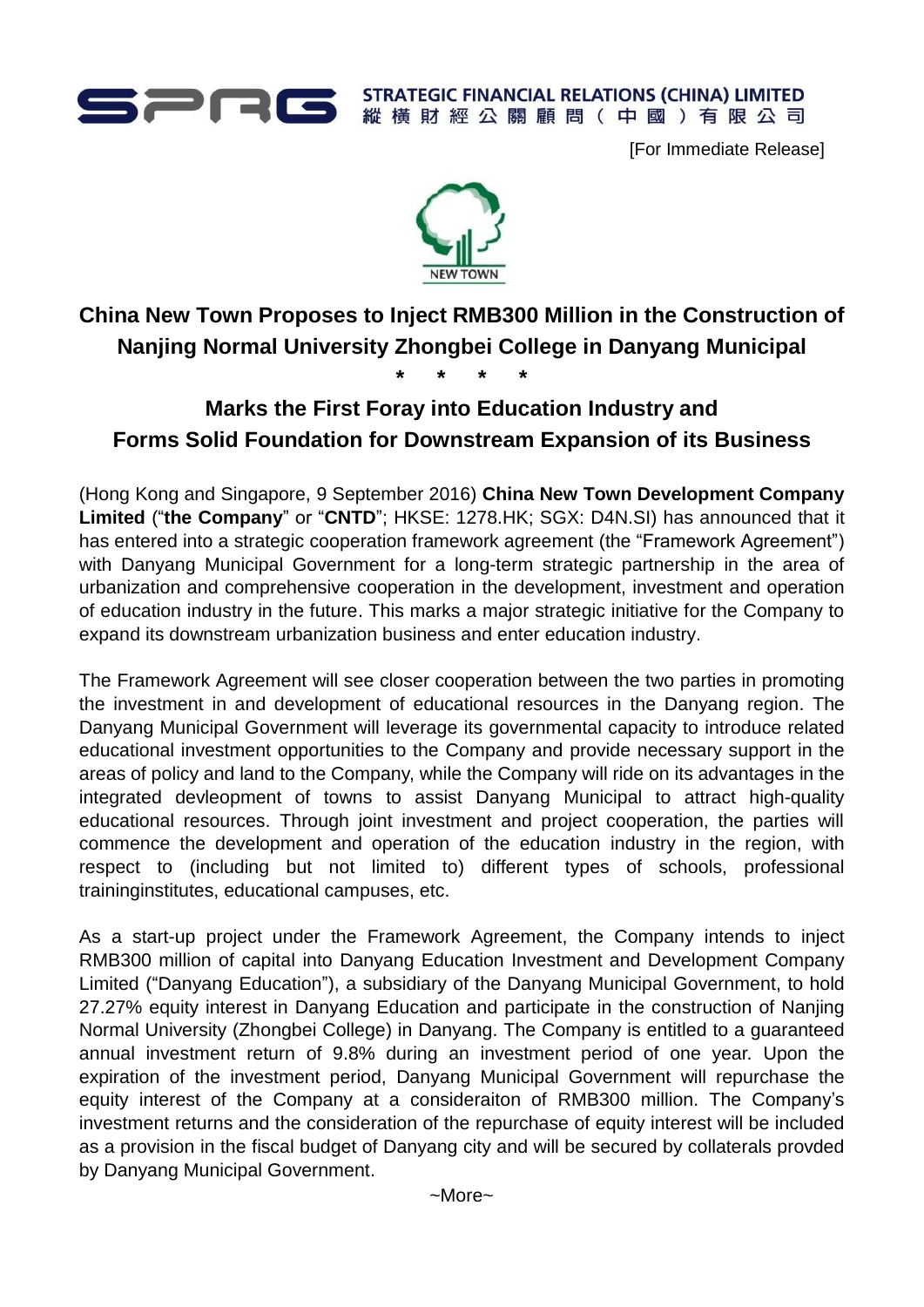As a comprehensive national grade platform for the urbanization business, China New Town has cooperated with Danyang Municipal Government to invest in the Danyang Water Conservancy Project and the Xinmeng River Project in 2015. Both parties have accumulated extensive experience and reaped results through these projects in upgrading the facilities of the city. Capitalizing on this foundation, the parties have further explored the opportunities to invest in and develop the education business and decided to commence the construction project of the Nanjing Normal University Zhongbei College as introduced by Danyang Municipal Government.

Nanjing Normal University is a provincial core university in Jiangsu Province under construction as part of the national "211 Project." The planned total gross floor area of Zhongbei College is approximately 330,900 square meters and it occupies a land area of approximately 900 mu. The project involves the construction of various campus facilities such as student apartments, a recreation center, a career center, academic buildings, a library, etc. The total investment of the project is approximately RMB2.75 billion.

The year 2016 represents a year of accelerating development and business transformation for the Company after completion of its acquisition by CDB Capital. Through making fixed-income based investments, the Company further affirms the development strategy of downstream urbanization development and operations to improve its overall asset mix quality and to enhance the return on long-term investments. At the beginning of this year, the Company has focused on several downstream directions to achieve breakthroughs, such as education, tourism, health care, senior housing, etc., with strong market demand and attractive added-value. Supported by the strong network and resources of its controlling shareholder CDB Capital, the Company has expanded into Beijing, Shanghai, Sanya and the Yangtze River Delta Economic Zone within the past half-year in areas such as emerging industrial parks, tourism, education, etc. The cooperation with Danyang Municipal Government to develop the education business is another confirmation of the Company's strong brand and capital position and capabilities in operation of projects. The implementation of downstream projects one-by-one is expected to generate new profit growth drivers for the Company and further enhance its core value.

 $\neg$ End $\neg$